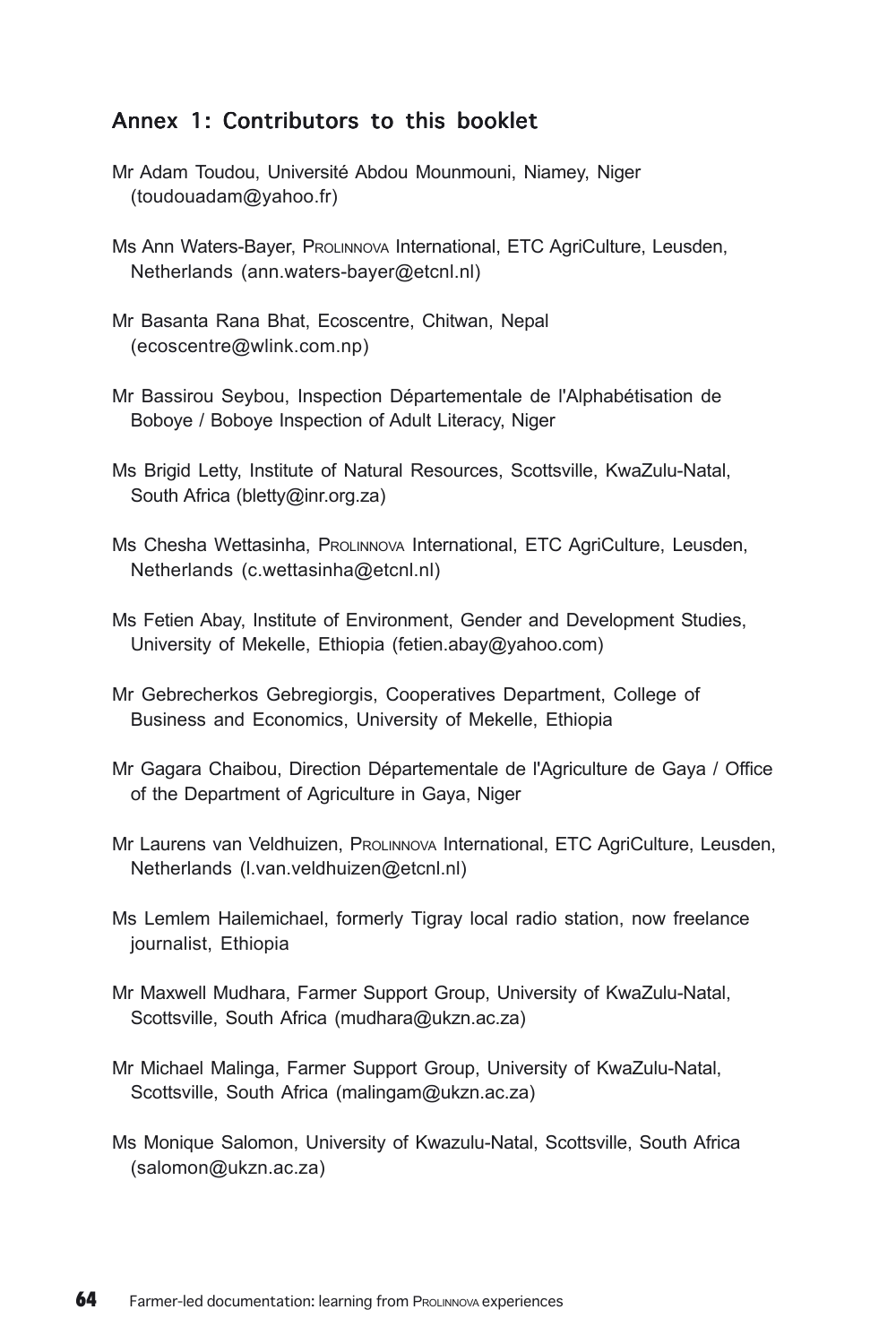Mr Mohammed Ali Atta-Allah, innovator from Kassala, Sudan

- Mr Nageeb Ibrahim Bakheit, University of Sennar, Blue Nile Region, Sudan (nagibrahim@hotmail.com)
- Mr Saidou Magagi, Institut National de la Recherche Agronomique du Niger (INRAN), Niamey, Niger (saidmague@yahoo.fr)
- Mr Saâdou Moumouni, Inspection Départementale de l'Alphabétisation de Gaya / Gaya Inspection of Adult Literacy
- Mr Wim Hiemstra, ETC AgriCulture, Leusden, The Netherlands (w.hiemstra@etcnl.nl)
- Ms Zanele Shezi, Farmer Support Group, University of KwaZulu-Natal, Scottsville, South Africa (sheziza@ukzn.ac.za)
- Ms Zeinabou Abdou, Inspection Départementale de l'Alphabétisation de Gaya / Gaya Inspection of Adult Literacy, Niger